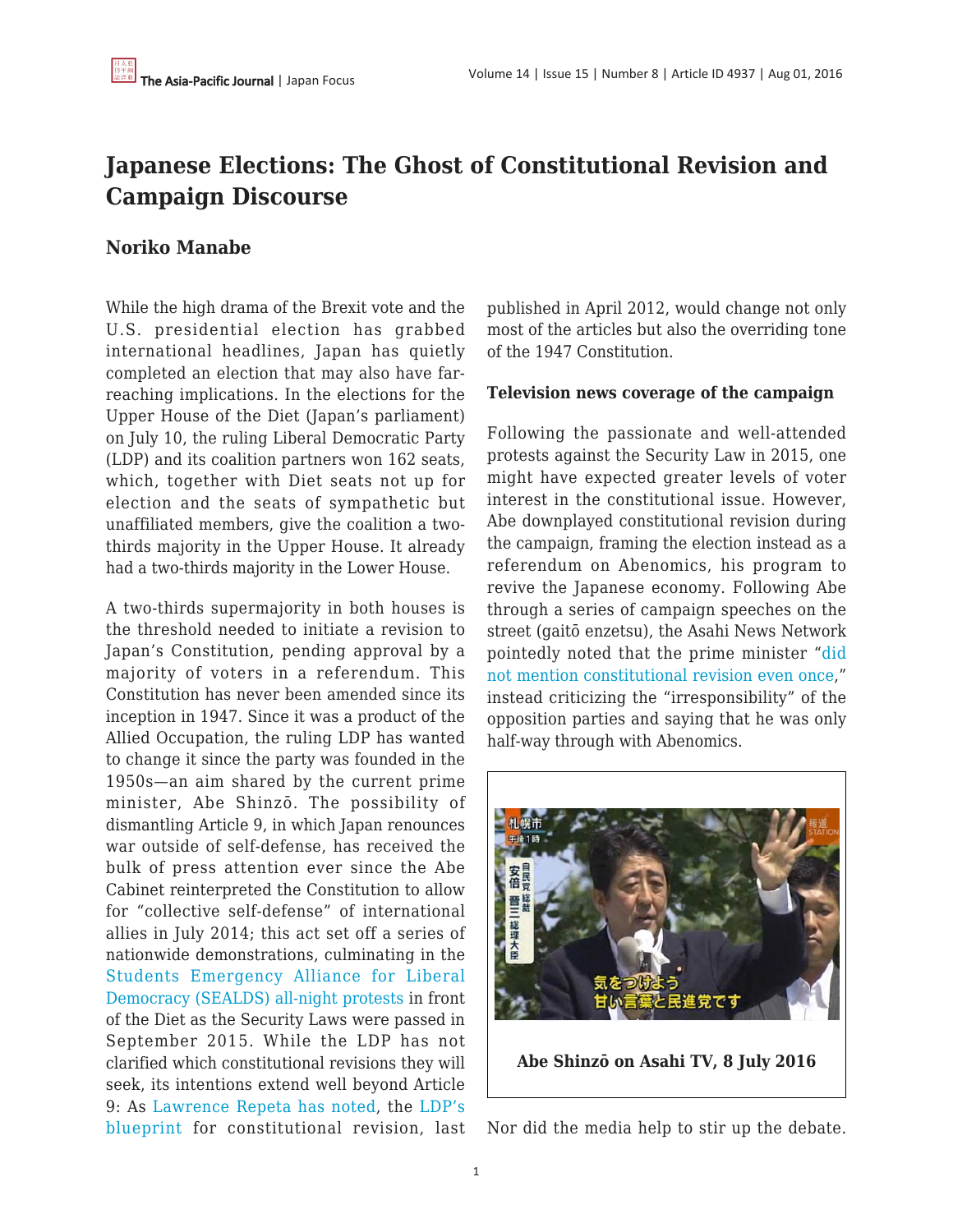

One reason for this is that the campaign period is legally limited to seventeen days, which does not afford much time to generate public and media interest in a particular issue or candidate. Regardless, I personally saw no substantive discussion or debate on the issue of constitutional revision on television, on which most Japanese rely for news, during this period. Instead, long news spots were dedicated to portraits of the Japanese victims of the terrorist attack in Bangladesh and violence in the United States.

A search on Factiva on Japanese television for the campaign period (June 23 to July 9) yielded 364 spots that mentioned the Upper House election; of these, only 41 mentioned "Constitution" or "constitutional revision." Moreover, most of these spots simply emphasized the importance of the two-thirds majority without discussing the significance of a change in the Constitution; only a handful mentioned which aspects of the Constitution were likely to be changed. Furthermore, some of these spots were placed at the end of a 30 minute program, where they were less likely to be heard or remembered. Several opposition members questioned the conspicuous absence of any LDP discussion on constitutional revision, particularly the lack of clarification on which of the many redrafted articles they planned to revise (e.g., Fuji TV, 3 July, 7:52am; NTV, 25 June, 4:20am). And while the opposition parties did emphasize constitutional revision when they campaigned in the streets, voters were unlikely to hear concerted explanations on television. On an NHK spot shortly after the election, Hōsei University professor Yamaguchi Jirō labeled this lack of discussion "[deceitful to the people" and](https://youtu.be/92au5YlGXHU?t=54s) ["counter to democratic principles.](https://youtu.be/92au5YlGXHU?t=54s)"

Not surprisingly given this lack of media attention, voters prioritized other issues. When television network TBS asked 1,200 adults what their [top three issues for the election](http://news.tbs.co.jp/newsi_sp/yoron/backnumber/20160702/q2-2.html) were, they found constitutional revision to be

#### well down the list:

| Issue                                           | Percentage of<br>voters citing |
|-------------------------------------------------|--------------------------------|
| Social security, e.g. pensions and medical care | 23%                            |
| Economy and employment                          | 18%                            |
| Aging society and child-rearing measures        | 15%                            |
| National security                               | 8%                             |
| Energy policy, such as nuclear power            | 7%                             |
| Constitutional revision                         | 7%                             |
| Money in politics                               | 6%                             |
| Education reform                                | 5%                             |
| Foreign policy                                  | 4%                             |
| Okinawa US military base issue                  | 4%                             |

Hence, despite the far-reaching implications of a supermajority for constitutional revision, voter turnout for the 2016 election was low, at 54.7%—the fourth-lowest for an Upper House election, according to Kyodo News. This election was the first in which 18- and 19-yearolds were allowed to vote, but [their turnout](http://www3.nhk.or.jp/news/html/20160711/k10010591641000.html) [was even lower](http://www3.nhk.or.jp/news/html/20160711/k10010591641000.html), at 45.5%; they also voted for the LDP and Komeitō i[n greater proportions](http://www.asahi.com/ajw/articles/AJ201607110058.html) than did the elderly population.

An [NHK election exit survey](http://www3.nhk.or.jp/news/web_tokushu/2016_0711.html) showed that voters were equally divided between those who believed that constitutional revision was necessary (33%) and those who did not (32%); the percentage of anti-revisionists had actually risen by seven points since the 2013 Upper House election, while the pro-revisionists had fallen by six. But a significant percentage of voters for the pro-revisionist parties (15-21%) said they were against revision, while 11-17% of voters for the anti-revisionist parties were for revision; this mismatch lead NHK to conclude that voters placed little importance on the issue of constitutional revision. More revealing was the fact that the percentage of voters who said "no opinion" on constitutional revision was higher than either the pro- or antirevisionists, at 36% for all voters and 52% for 18-to-19-year-old voters. Such numbers suggest that voters had little awareness of the issues behind constitutional revision.

Following the election, the Abe government said it would begin Diet discussions on constitutional revisions this fall, beginning with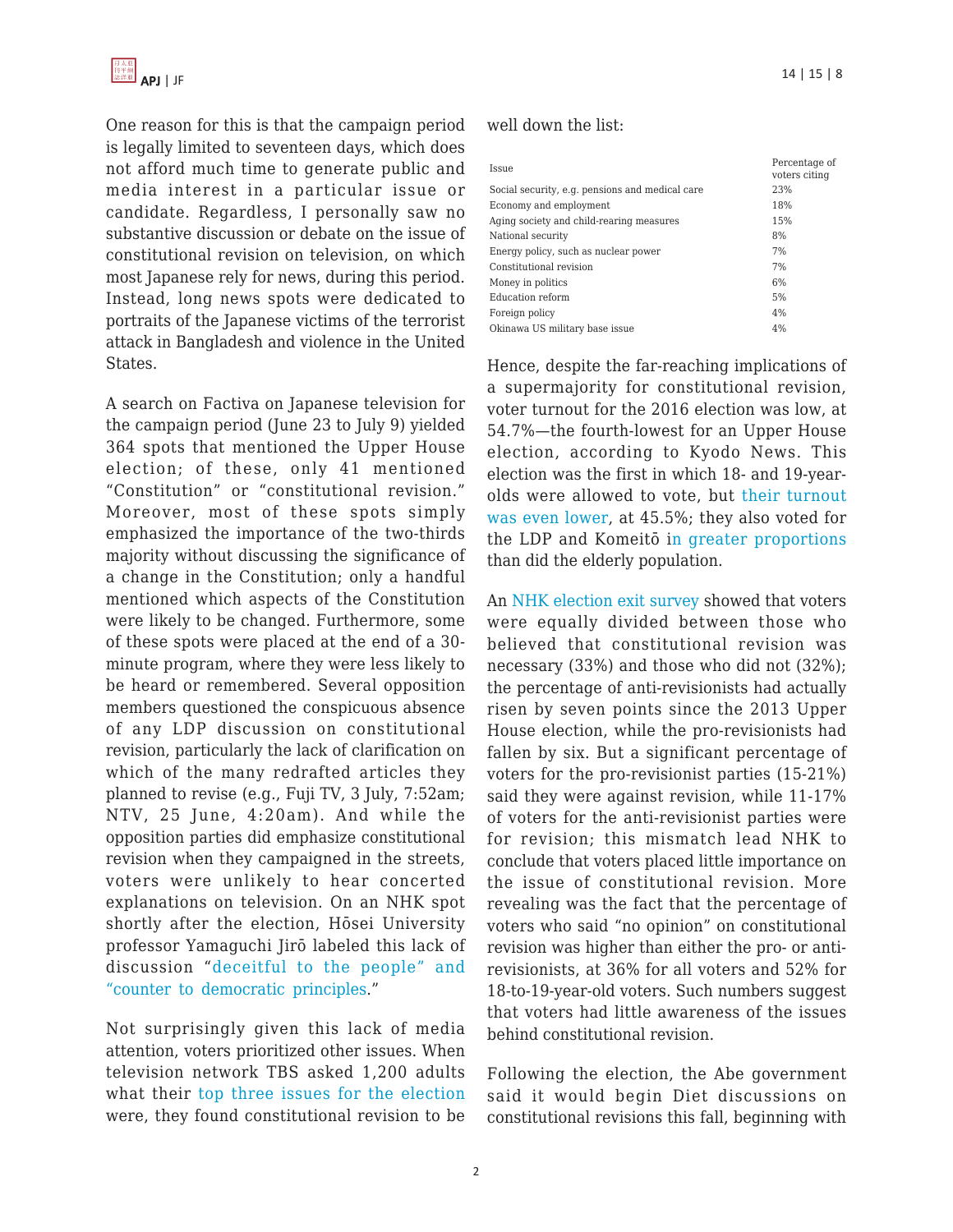

what it believes to be less contentious issues.

## **The difficulties of critical information**



This pattern of delayed or sparse information disclosure follows a pattern that came into stark relief during the 3.11 crisis, particularly with respect to the Fukushima nuclear disaster. As it is, the [press-club system](http://press.princeton.edu/titles/6838.html), which provides preferential access to key government agencies and people for selected journalists, has been criticized for encouraging information distribution over investigative reporting. As explained in the book, [The Revolution Will Not](https://global.oup.com/academic/product/the-revolution-will-not-be-televised-9780199334698?cc=us&lang=en) [Be Televised: Protest Music After Fukushima,](https://global.oup.com/academic/product/the-revolution-will-not-be-televised-9780199334698?cc=us&lang=en) the Fukushima nuclear accident exposed the underreporting of maintenance irregularities, accidents, and collusion in the nuclear industry. Following the accident, crucial information was reported well after the fact, including the path of radiation flows (which the government system SPEEDI had estimated), the possibility of a meltdown, and radiation leaks into the ocean. Outrage over limited information disclosure was among several factors feeding into antinuclear protests, which themselves went underreported.

These concerns were heightened further by the sudden passage of the [Secrecy Law](https://apjjf.org/2014/12/10/Lawrence-Repeta/4086/article.html) in December 2013. This law punishes the unauthorized disclosure of a state secret by ten years' imprisonment for the person entrusted with the secret (e.g., a bureaucrat) and five years' imprisonment for the person receiving it (e.g., a journalist, academic, citizen's group, or legislator). However, as one does not know what is classified as a state secret, the law could discourage investigative journalism or whistleblowing.

Recent events have further alarmed media watchers. In February, when Internal Affairs and Communications Minister [Takaichi Sanae](http://www.japantimes.co.jp/news/2016/02/09/national/politics-diplomacy/minister-warns-that-government-can-shut-down-broadcasters-it-feels-are-biased/#.V4v3K46vEg4) [said that the government could suspend](http://www.japantimes.co.jp/news/2016/02/09/national/politics-diplomacy/minister-warns-that-government-can-shut-down-broadcasters-it-feels-are-biased/#.V4v3K46vEg4) [broadcasters that are not "politically neutral",](http://www.japantimes.co.jp/news/2016/02/09/national/politics-diplomacy/minister-warns-that-government-can-shut-down-broadcasters-it-feels-are-biased/#.V4v3K46vEg4) Chief Cabinet Secretary Suga defended her. Over the following months, several prominent television news commentators who had been critical of government policies or asked hard questions--Kuniya Hiroko of NHK's "Close Up Gendai," Kishii Shigetada of TBS's "News 23," Furutachi Ichirō of TV Asahi's "Hōdō Station," and Koga Shigeaki of "Hōdō Station"—left their posts. [Reporters Without Borders](https://rsf.org/en/japan) dropped Japan's ranking in press freedom to 72 out of 180 countries in 2016, down from 11 in 2010.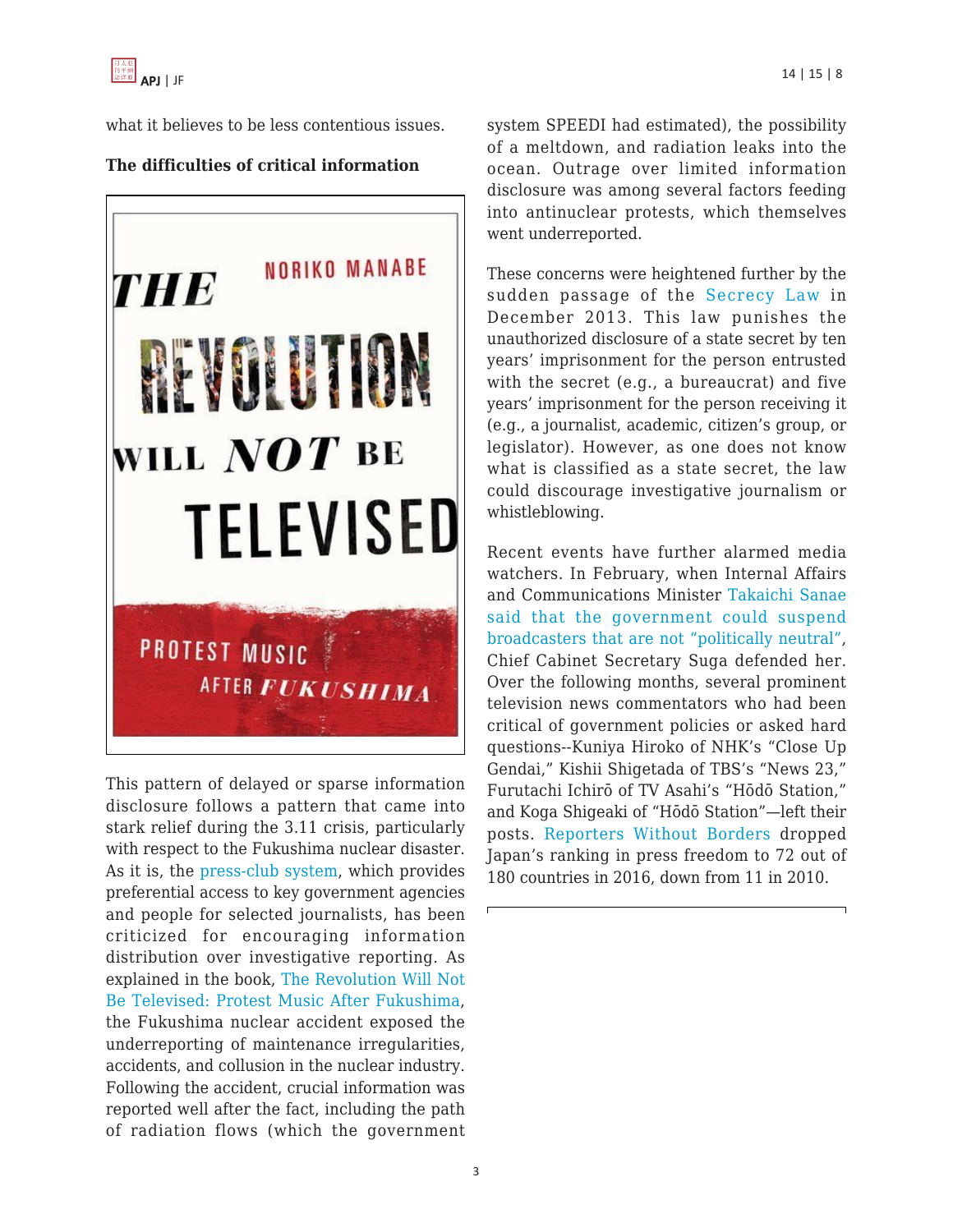

Several of the constitutional revisions outlined in the [LDP's 2012 blueprint](https://www.jimin.jp/activity/colum/116667.html) have implications for press autonomy and free speech. As [Lawrence Repeta has noted](https://apjjf.org/2013/11/28/Lawrence-Repeta/3969/article.html), the LDP's proposed Article 19-2 reads, "No person shall improperly acquire, possess or use information concerning individuals." Not only is "information concerning individuals" an allencompassing descriptor that could include names and photographs, but the prohibition is also against "improper" use, as opposed to "illegal" use. Citizens would be taking a risk as to what a government authority might interpret as "improper." Bloggers have raised concerns that the [article could make it more difficult for](http://satlaws.web.fc2.com/0140.html) [journalists and writers to conduct interviews,](http://satlaws.web.fc2.com/0140.html) or for activists to collect signatures for petitions, among other issues. Coupled with the [Secrecy Law,](http://www.japanfocus.org/-Lawrence-Repeta/4086) the article could further dampen investigative journalism and writing.

Article 12, which guarantees individual freedoms and rights, would be redrafted to say that "the people will be aware that duties and obligations accompany freedoms and rights and shall never violate the public interest and public order." "Freedoms and rights" would be subordinate to "public interest and public order," which according to the LDP's Q&A pamphlet is the maintenance of "social order" and a "quiet life." As public protests involve noise and occupation of public space, they could be interpreted as a disturbance of public order.

To Article 21, which guarantees freedom of speech, press, assembly, and association, the LDP would add, "Notwithstanding, engaging in activities with the purpose of damaging the public interest or public order, or associating with others for such purposes, shall not be accepted." The prohibition is not against actions that actually disturb the public order, but those that simply aim to do so; the authorities would be interpreting that aim. Repeta notes that the revision has the potential to diminish protections for the right of free speech as well as the right of association.

Following their electoral victory, the LDP has suggested that it may first discuss "less controversial" revisions of the Constitution, such as Article 98, which would grant the prime minister the power to declare a national emergency. But national emergencies in the proposed article include not only armed attacks and natural catastrophes, but also "disturbances of the social order due to internal strife, etc.," making for a broad and vague set of circumstances. Under such emergencies, Repeta notes, the Cabinet would be able to enact orders with the same effect as laws (Article 99), without the scrutiny of a Diet debate. He points out that speaking out against government policy during a national emergency would likely conflict with the maintenance of "public interest and public order" and be prone to harsh punishment.

#### **Rebukes and victories**

The ruling government suffered a few rebukes at the ballot box. Two cabinet ministers—Shimajiri Aiko, State Minister for Okinawa and Northern Territories Affairs, and Iwaki Mitsuhide, Minister of Justice--were defeated respectively in Okinawa and Fukushima, two prefectures that have borne the brunt of particularly heavy burdens. Immediately after the election, [construction on](http://www.asahi.com/ajw/articles/AJ201607120052.html) [the long-delayed helipad in Okinawa was](http://www.asahi.com/ajw/articles/AJ201607120052.html)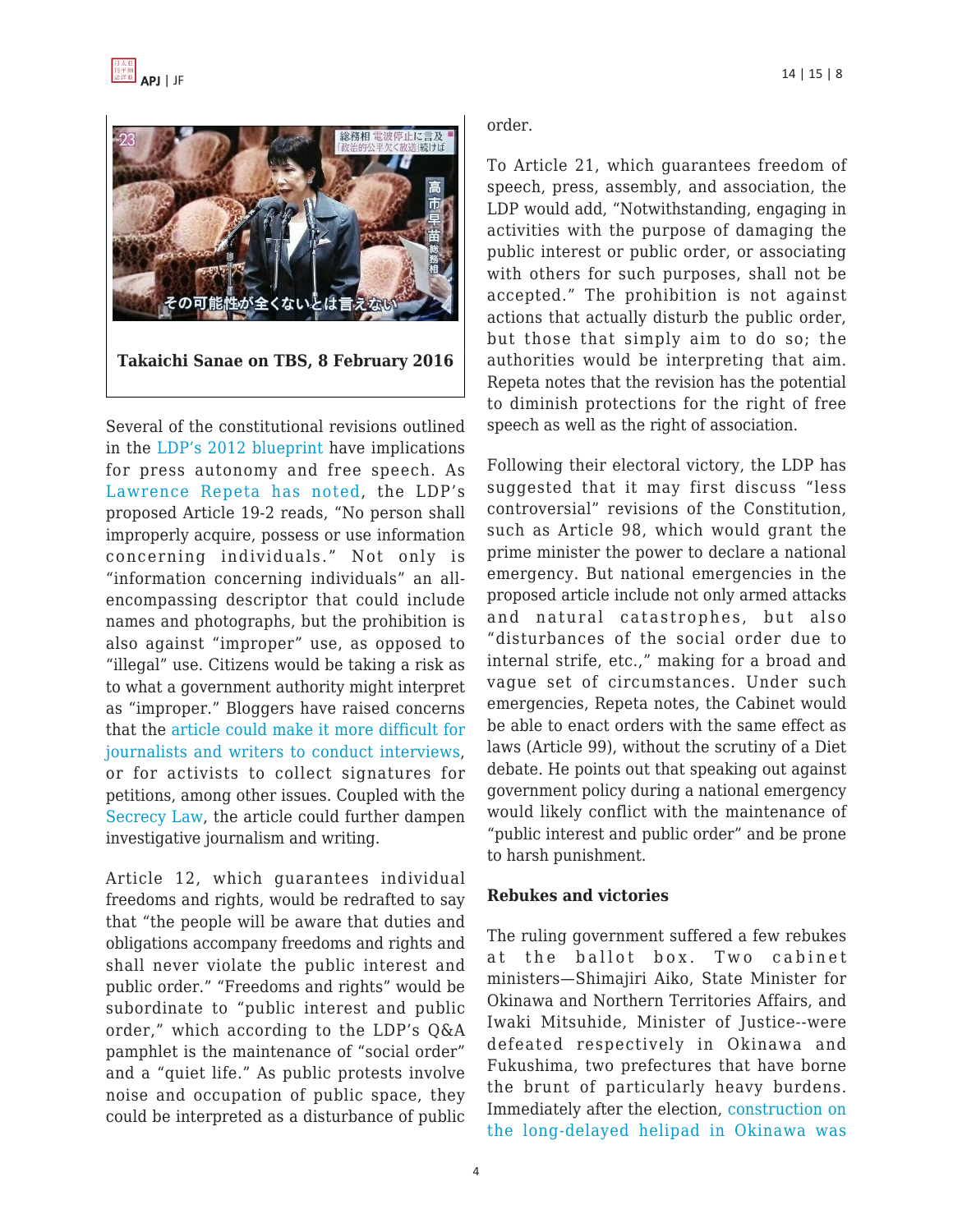[resumed,](http://www.asahi.com/ajw/articles/AJ201607120052.html) prompting a new round of protests from citizens and the governor.

In Kagoshima prefecture, former Asahi TV commentator Mitazono Satoshi was voted in as governor, ousting the LDP incumbent who had approved the [restarting of two nuclear reactors](http://www.japantimes.co.jp/news/2015/08/12/national/protestors-gather-reactor-kagoshima-restarts/) at the Sendai Nuclear Power Plant in 2015. Mitazono plans to call on Kyushu Electric Power to suspend the two reactors pending additional safety checks, following recent earthquakes and seismic activity in Kyushu.

On July 31, former defense minister Koike Yuriko was elected as Tokyo governor in a landslide victory that was a slap in the face for the LDP, which did not nominate her as its candidate, but a victory for conservatives nonetheless. Koike's status as one of Japan's few successful female politicians, combined with the LDP's endorsement of another candidate and Ishihara Shintarō's heckling her as an "[old woman with too much makeup,](http://www.j-cast.com/2016/07/27273726.html)" provided the governor with an [attractive](http://www.japantoday.com/category/politics/view/koike-cleans-up-in-style-over-substance-tokyo-governor-race) [narrative for herself as a woman](http://www.japantoday.com/category/politics/view/koike-cleans-up-in-style-over-substance-tokyo-governor-race) who is undaunted by bullying and untainted by corruption, allowing her to become the first female governor of Tokyo. Meanwhile, the opposition candidate, Torigoe Shuntarō, was damaged by [allegations of a sex scandal](https://www.theguardian.com/world/2016/jul/29/dirtiest-race-tokyo-governors-election-sex-scandal-misogny) from 2002. These media sideshows, again, overshadowed policy discussions.

While [Koike's policy statement pledged to](https://www.yuriko.or.jp/kihon) [promote "diversity" in education,](https://www.yuriko.or.jp/kihon) she did little to clarify what she meant by "education reform." This has concerned liberal parents given Koike's strong reputation as a conservative. An active member of [Nippon](https://www.google.co.jp/url?sa=t&rct=j&q=&esrc=s&source=web&cd=2&cad=rja&uact=8&ved=0ahUKEwja8amlx6XOAhWBi5QKHdQJBBEQFggoMAE&url=http%3A%2F%2Flite-ra.com%2F2016%2F08%2Fpost-2465.html&usg=AFQjCNH-eJ-i1aY71OrDw7NubQYiPu4J3Q&bvm=bv.128617741,d.dGo) [Kaigi](https://www.google.co.jp/url?sa=t&rct=j&q=&esrc=s&source=web&cd=2&cad=rja&uact=8&ved=0ahUKEwja8amlx6XOAhWBi5QKHdQJBBEQFggoMAE&url=http%3A%2F%2Flite-ra.com%2F2016%2F08%2Fpost-2465.html&usg=AFQjCNH-eJ-i1aY71OrDw7NubQYiPu4J3Q&bvm=bv.128617741,d.dGo), she has advocated making "[moral](http://www.yuriko.or.jp/english/wp-content/uploads/sites/2/2013/03/manifesto-eng.pdf) [education part of the curriculum with the goal](http://www.yuriko.or.jp/english/wp-content/uploads/sites/2/2013/03/manifesto-eng.pdf) [of clarifying standards for unacceptable](http://www.yuriko.or.jp/english/wp-content/uploads/sites/2/2013/03/manifesto-eng.pdf) [conduct and duties and responsibilitie](http://www.yuriko.or.jp/english/wp-content/uploads/sites/2/2013/03/manifesto-eng.pdf)s," which is reminiscent of pre-1945 school curricula. The conservative Japan Society for History Textbook Reform endorsed Koike in the election, as the only major candidate to support their activities. Koike may have more say in shaping Tokyo's curricula than her predecessors, thanks to a law passed in 2014 giving local governments more power in regional education policy. [She has also voiced](https://twitter.com/ecoyuri/status/10322465646) [opposition to having free Korean schools](https://twitter.com/ecoyuri/status/10322465646) for the zainichi community and is [believed to be](https://www.theguardian.com/world/2016/jul/31/tokyo-elects-first-female-governor) [opposed to foreign immigration](https://www.theguardian.com/world/2016/jul/31/tokyo-elects-first-female-governor) and open to [nuclear weapons](http://lite-ra.com/2016/07/post-2438.html).

#### **Coda**

On the weekend of the election, SEALDs hosted a series of concerts titled, "Don't Trash Your Vote," as if to bring their supporters together for a last party before dissolving the organization, which its leader [Okuda Aki later](http://www.huffingtonpost.jp/2016/07/10/aki-okuda-sealds_n_10921100.html) [announced for August 15](http://www.huffingtonpost.jp/2016/07/10/aki-okuda-sealds_n_10921100.html). Well-known musicians like the Boredoms and [Gotch](http://gotch.info/) (Gotō Masafumi of Asian Kung-Fu Generation) helped to attract sell-out crowds. SEALDs rapper UCD performed several tracks from [his recent EP,](https://soundcloud.com/tha-bullshit) his rapping skills audibly honed through two years of [constantly rapping call-and-response](http://global.oup.com/us/companion.websites/9780199334698/ch8/wf8.1/) [patterns in protests.](http://global.oup.com/us/companion.websites/9780199334698/ch8/wf8.1/) [The last evening,](https://www.instagram.com/p/BHz7S2Hjo7f/) on election night, featured an unannounced performance of [the Ese Timers](http://youtu.be/MJyVYjaWlbw), with Gotō, Hosomi Takashi of Hiatus, and Toshi-Low of Brahman performing political covers in a homage to the [Timers.](https://www.youtube.com/watch?v=4wK4a60CmxM) Looking disappointed with the early results, Gotō remarked, "It's written in the Constitution that the people must protect it with tireless efforts, which we must maintain for all of our lives." Even though the results of the election did not go as they wanted, they wished the audience a bright tomorrow.